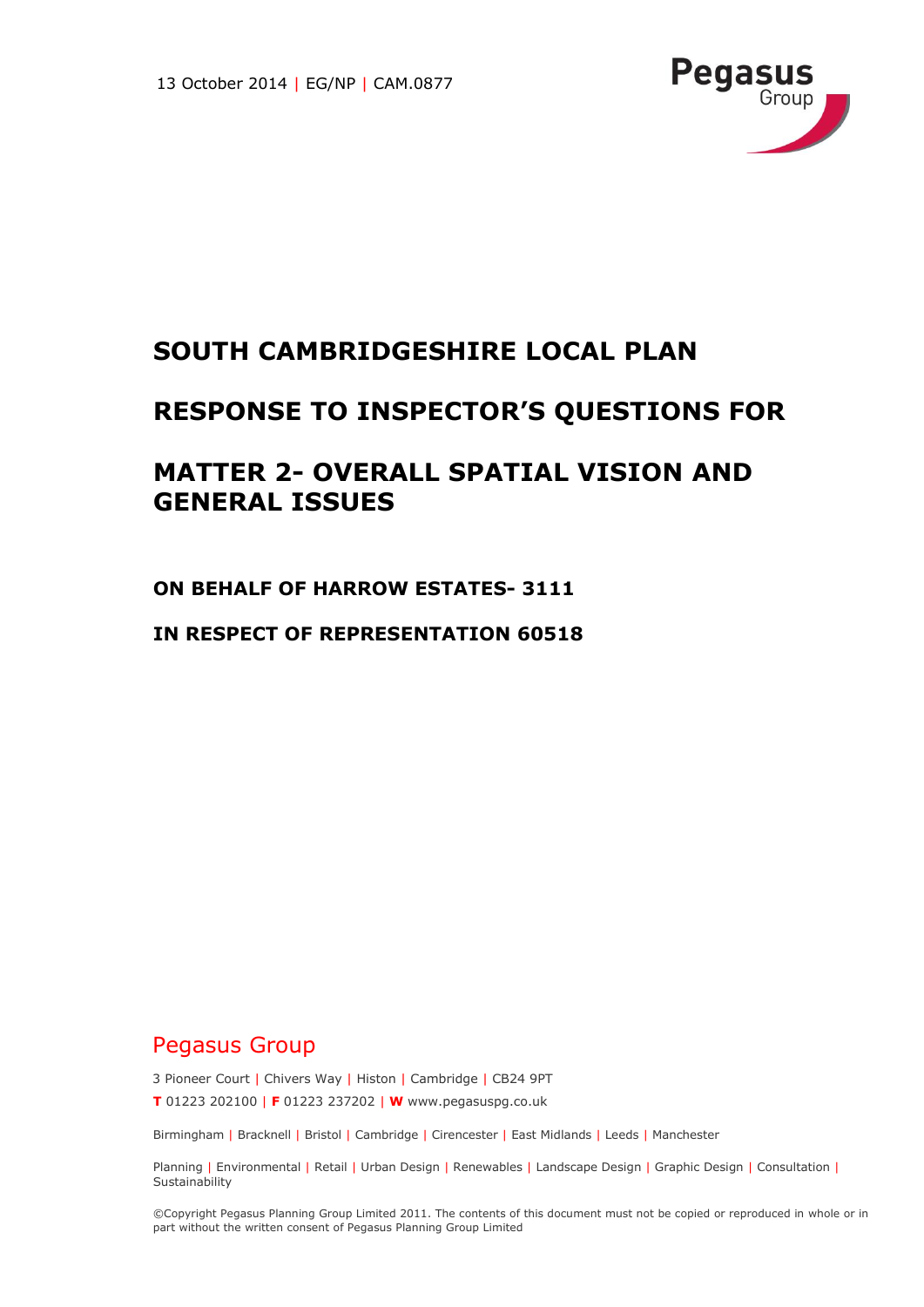

## **CONTENTS:**

Page No:

| INTRODUCTION                                                    |  |
|-----------------------------------------------------------------|--|
| RESPONSE TO MATTER 2: OVERALL SPATIAL VISION AND GENERAL ISSUES |  |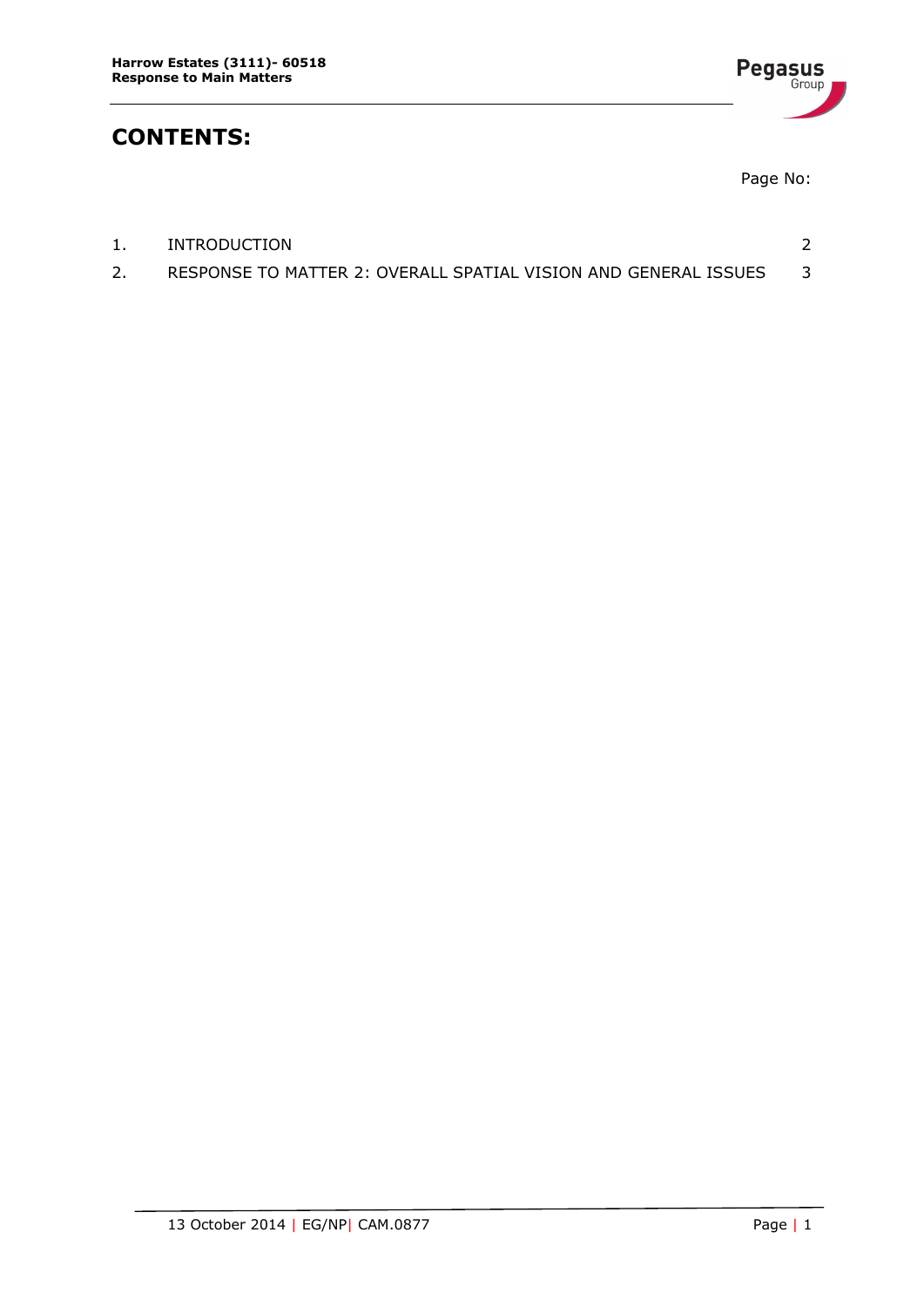#### <span id="page-2-0"></span>**1. INTRODUCTION**

- 1.1 This Statement has been prepared on behalf of Harrow Estates (my client) in response to the Main Matters and Issues for the joint examination of the draft Local Plan for South Cambridgeshire District Council and Cambridge City.
- 1.2 This response reiterates and references the representations made in October 2011 in relation to the Issues & Options draft and expands upon concerns submitted in September 2012 to the Proposed Submission of the South Cambridgeshire Local Plan.
- 1.3 For the avoidance of doubt, the interest of Harrow Estates is focused on the former Hauxton Waste Water Treatment Works within the rural area of South Cambridgeshire District. Unless otherwise stated, references to the "local plan" and its policies relate to the South Cambridgeshire Local Plan.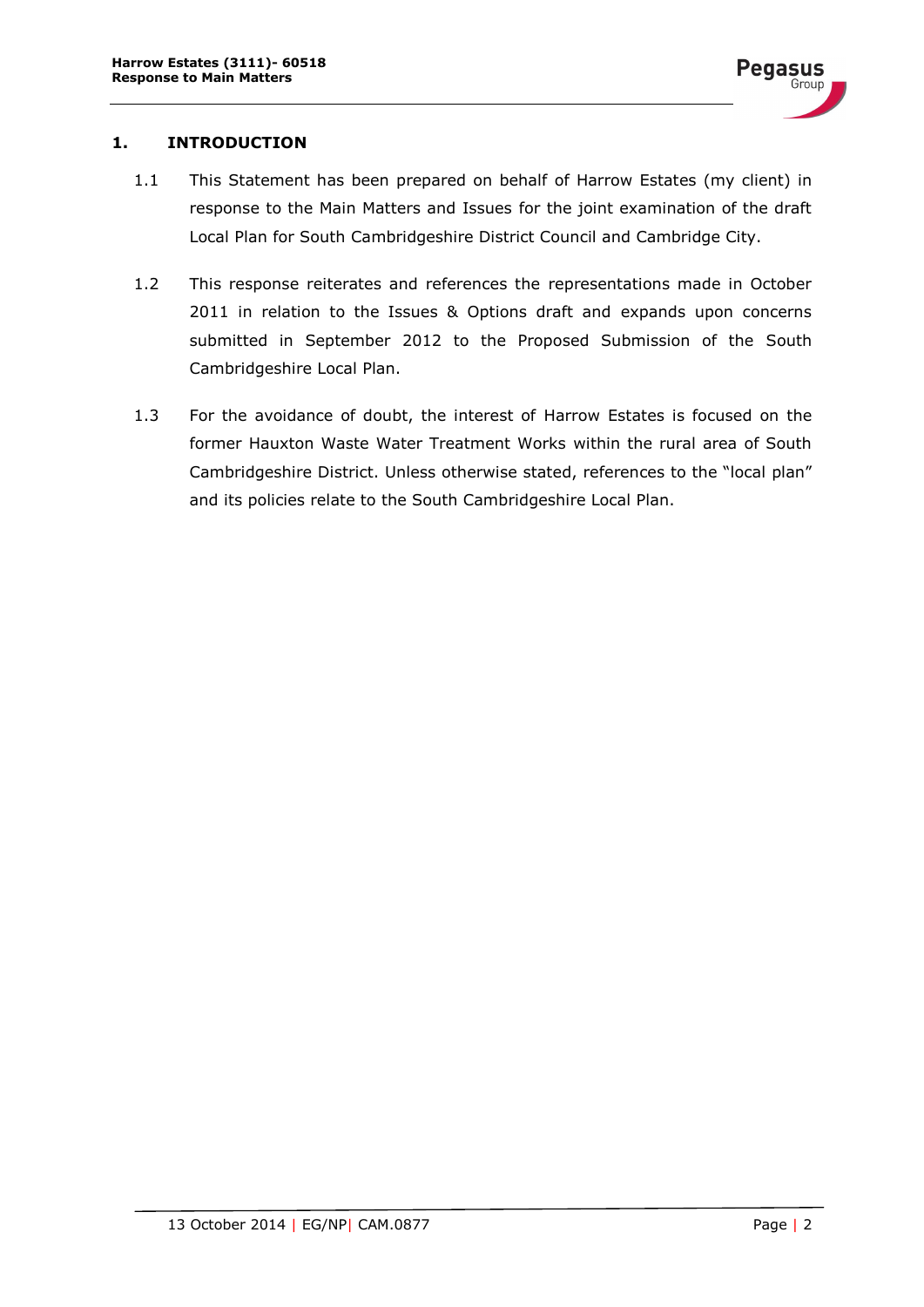

#### <span id="page-3-0"></span>**2. Response to Matter 2: Overall Spatial Vision and General Issues**

#### **(a.) Is the overarching development strategy, expressed as the preferred sequential approach for new development, soundly based and will it deliver sustainable development in accordance with the policies of the National Planning Policy Framework?**

- 2.2 No- as previously highlighted in our submission to the Issues and Options and latterly the Proposed Submission we object to the overall development strategy as it plans to limit development in the rural area, without any robust justification for doing so.
- 2.3 As set out within our previous submissions, the strict criteria set out in Policy S/2 (e) fails to properly take into account that development in rural areas is often needed in locations that are co-dependent on other settlements. By excluding these areas, the strategy will lead to over-development within those settlements deemed to have the full range of services and infrastructure, whilst leading to a managed decline of those settlements that are deemend not to have the full range of services. This objection is best explained by paragraph 55 of The Framework which acknowledges the potential for codependency on services.
- 2.4 The policy is supported by the Village Classification report (RD/Strat/240) which looks at villages in isolation and fails to properly assess potential for codependency.
	- As such, the strategy is not consistent with National Policy (Para 55); not justified as the evidence does not consider co-dependency and not effective as it will lead to the decline of villages perceived to be less sustainable.
- 2.5 The proposed development strategy (S/8) represents a continuation of that already in place. This strategy has persistently failed to deliver the required number of homes over the plan period AMR (RD/AD/270). The development strategy continues to place an over-reliance on large strategic allocations which have historically failed to deliver either due to market conditions or infrastructure constraints. Whilst the council asserts that the market is returning to normal and infrastructure barriers will be overcome through the signing of the City Growth Deal which links government funding to delivery targets.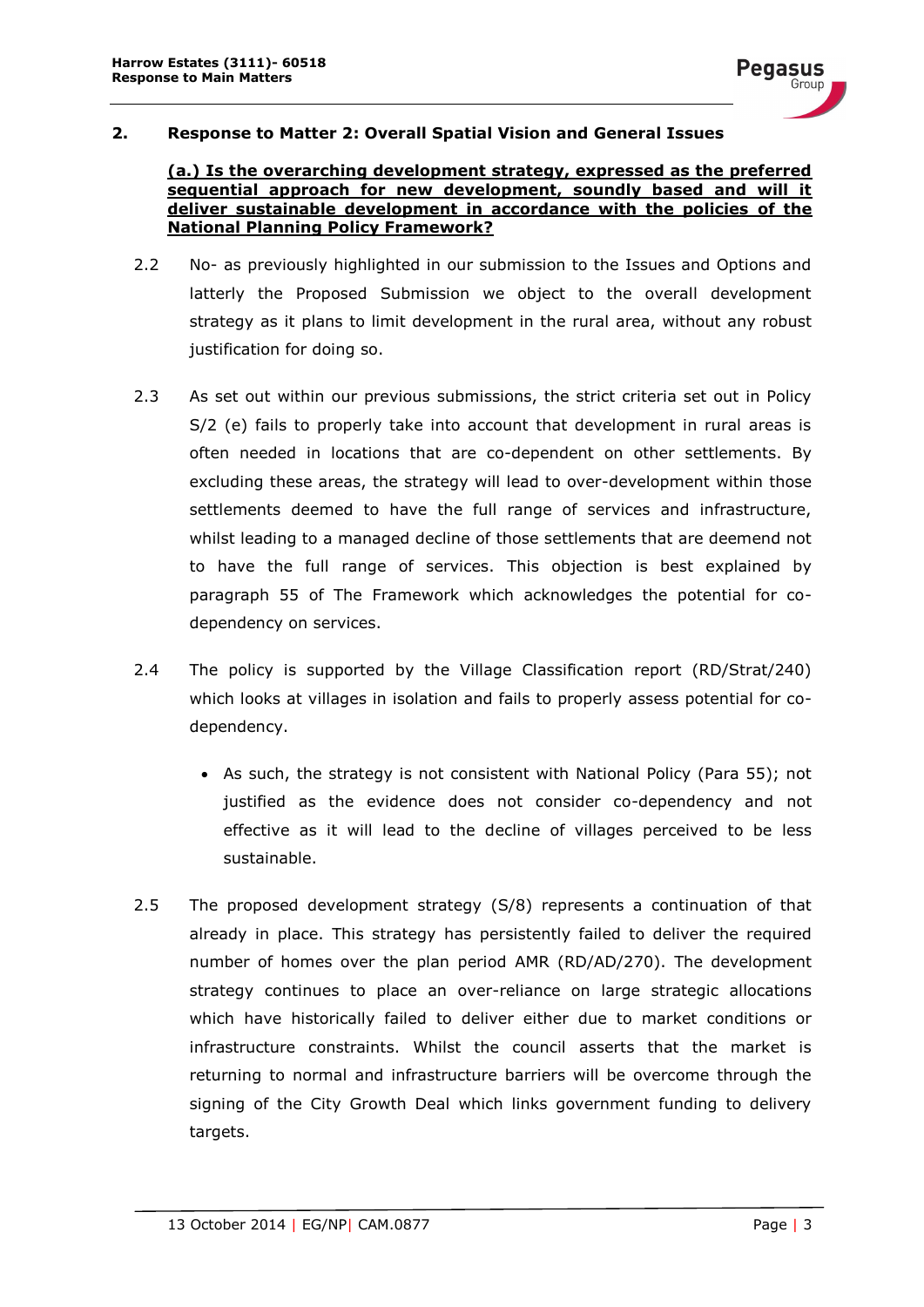- 2.6 Despite the City Deal, Harrow Estates highlight that there is still uncertainty in respect of the speed of delivery from large sites and if sufficient infrastructure will be available. This is in part due to the requirement of housing delivery (1000 affordable rural units) to release further tranches of funding for infrastructure.
- 2.7 As noted the strategy relies upon the delivery of large, strategic sites. For each of the new settlements, the transport plan states that "*Development will be subject to sufficient highway capacity being available at all stages of the development*, including on the adjacent strategic road network." (H-9). This implies that, should highway capacity not be available, then development will be prevented in coming forward (RD/T/092).
- 2.8 Sites within sustainable rural locations have the capacity to deliver housing in a timely manner without significant infrastructure burdens, overcoming the issues associated with the new settlements. Furthermore, rural sites will contribute to the overall infrastructure funding mechanisms through the Council's CiL, which when taken together with the Cambridge City Growth Deal, will enable the funding of infrastructure to release the larger sites as part of the strategy.
- 2.9 There is a belief within the plan that resisting development in the rural area will lead to more sustainable travel patterns. We disagree. The Transport Strategy (RD/T/120) highlights that, whilst the proportion of those using a private car to travel to work has fallen, congestion has worsened. This suggests that those working in and around South Cambridgeshire have moved further afield, a matter also supported by the 2011 census data that commutes within Cambridgeshire are 20% longer than the national average (See: RD/T/110). Rather than delivering sustainable development, the strategy has forced households to move beyond the district boundaries and commute back to the district for work purposes.
- 2.10 This is further supported by evidence which shows that the cost of housing within the district has increased by 13.2%, the greatest increase within the Housing Market Area, compared to just 8% in the wider region (RD/Strat/090). Cambridge and South Cambridgeshire were the two most expensive areas, with the average house price more than double that of Forest Heath and Fenland (SHMA 2013- RD/Strat/090).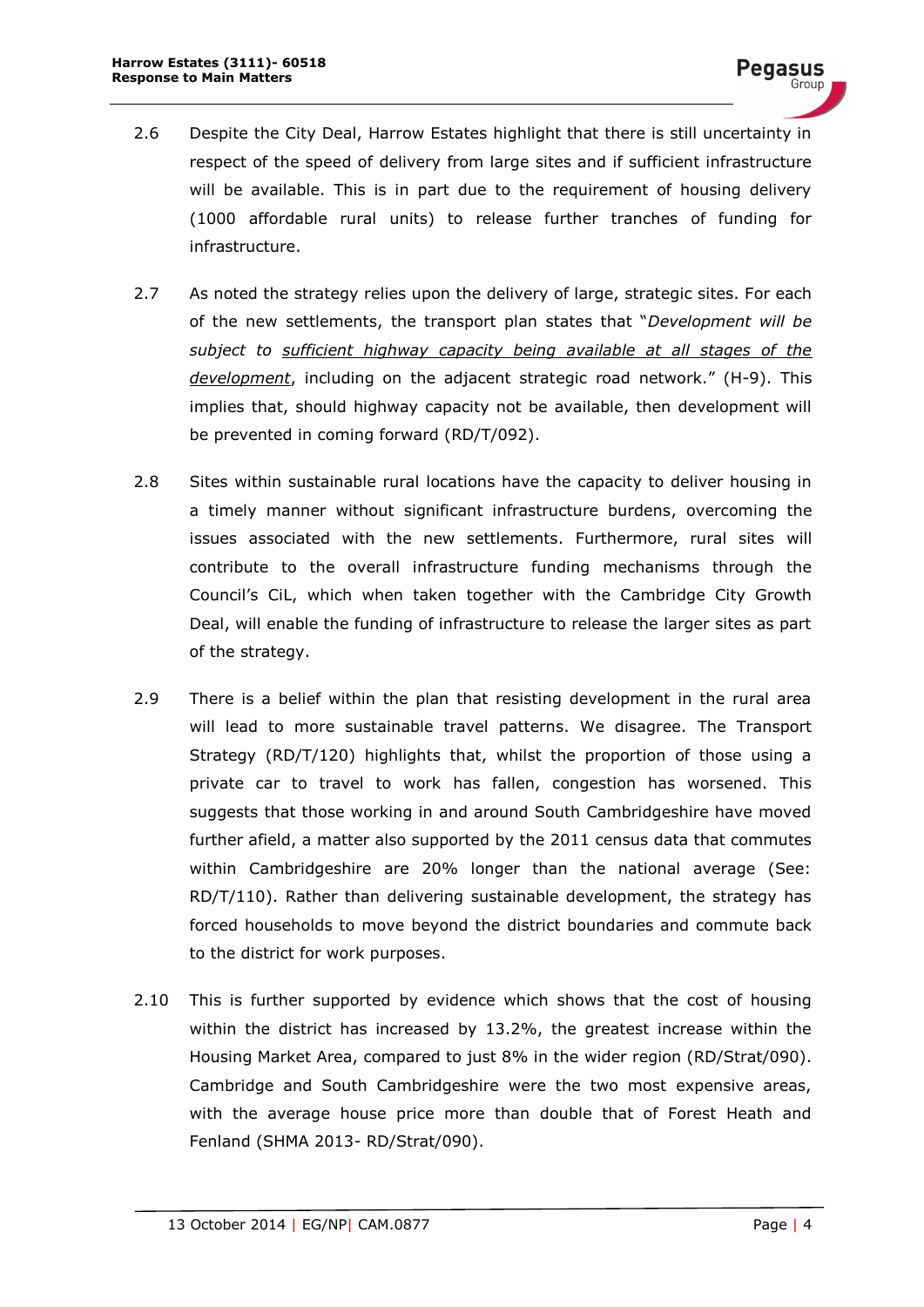- 2.11 The Council present no evidence to suggest that a continuation of the present strategy will counteract the current 'ripple' effect of households being forced to move out of the district and commute to locations in and around the City and across South Cambridgeshire.
	- Policy S/8 is ineffective as it will not deliver the required number of homes in a timely manner. This will have wider implications for the delivery of infrastructure required to support new settlements.

### **(b.) Is it clear what other strategic options were considered and why they were dismissed?**

- 2.12 No- It is understood that three options for meeting need were assessed through the sustainability appraisal process:
	- focus on providing more development on the edge of Cambridge, in part to replace development previously planned on Cambridge airport which is no longer available in the plan period, through a further review of the Green Belt.
	- Focus on providing more development through one or more new settlements, of sufficient size to provide sustainable development, including provision of a secondary school, and with good public transport links to Cambridge.
	- Focus on providing development at the more sustainable villages that have the best levels of services and facilities and accessibility by public transport and cycle to Cambridge or, to a lesser extent, a market town.
- 2.13 The SA concludes that the most sustainable option is the focus on the edge of Cambridge, principally due to a reduced need to travel. In our view, and as set out in our answer to question (a) selecting this option fails to properly consider the impact of a continuation of the existing planning strategy which has failed to meet the needs of South Cambridgeshire and deliver the required levels of housing growth over the last plan period and has not lead to more sustainable travel patterns for the wider area.
- 2.14 The options have not properly considered an alternative split of development across the three options, with additional rural development being brought forward in the rural areas to meet the current needs and the undersupply which has been accumulated between 2011-2014